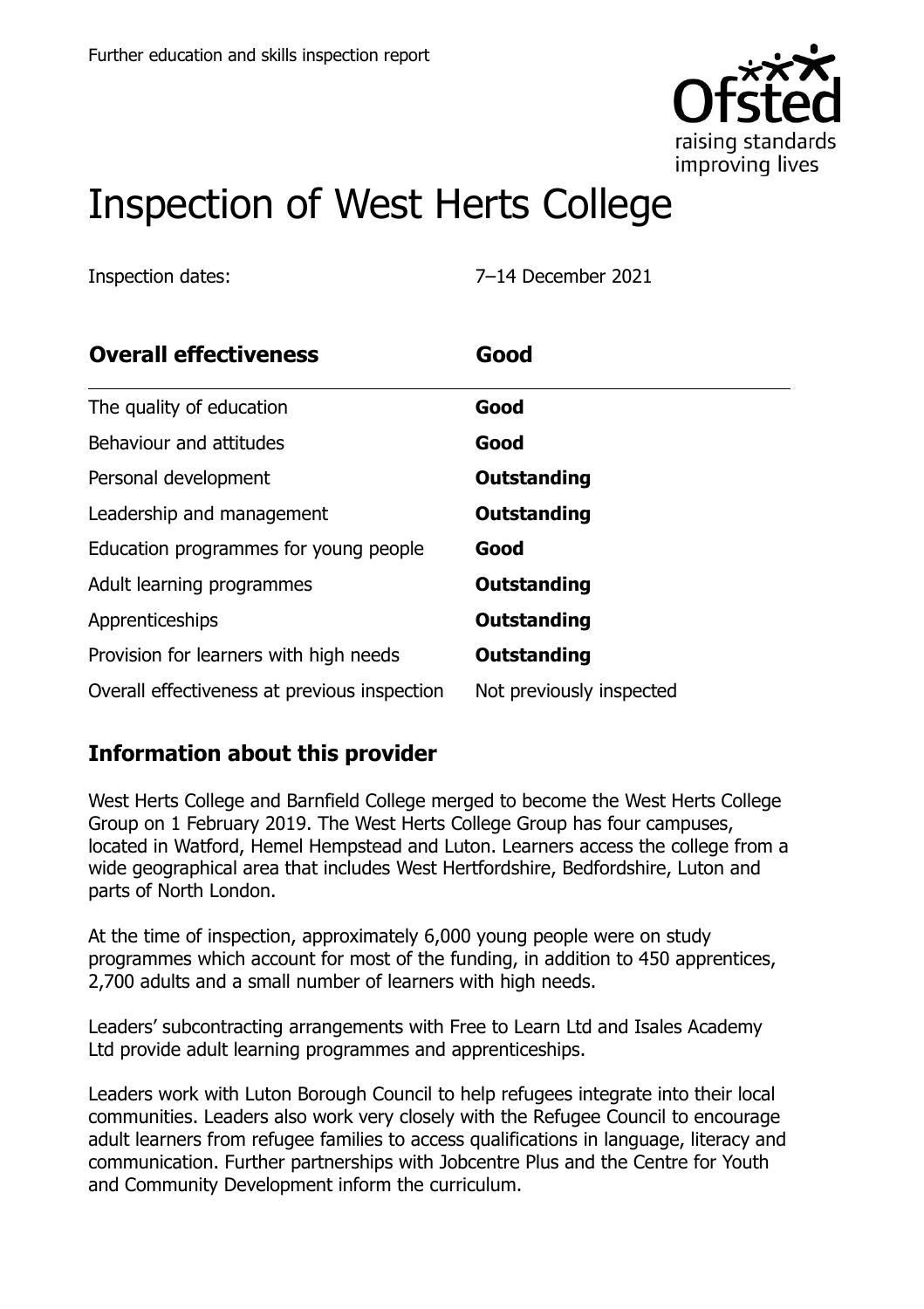

#### **What is it like to be a learner with this provider?**

Learners benefit from a positive and inclusive learning environment. Staff are welcoming and engage positively with learners in lessons and in the wider college environment. Learners know why British values are important and understand the need to be respectful and kind to others. They have a good understanding of equality, including disability and sexual orientation.

Young people benefit from high-quality resources that replicate the most up-to-date resources found in industry. Learners benefit from a vast array of specialist facilities, such as modern, well-equipped science laboratories and dance and TV studios. Learners frequently undertake meaningful work-related activities with employers, including master classes and live project briefs. Learners, for example, on level 3 aviation courses complete online modules with British Airways. These activities help learners to understand better the industries in which they want to work.

Learners who have high needs benefit from a highly effective curriculum. Learners have excellent individual support plans. The curriculum is carefully tailored to meet their individual needs and to broaden their outlook, as well as make them as independent as possible. Learners are prepared extremely well for adulthood. They develop independent living and social skills, and the skills that they need to find and remain in employment.

Apprentices swiftly gain the expert skills they need to succeed at work. Their employers value highly the work apprentices do for them. Apprentices often gain additional, relevant industry-related qualifications. Plumbing apprentices, for example, learn how to build scaffolding towers at college to increase their skills and confidence in working at height. Most apprentices develop skills that are more advanced than the requirements of the qualification they are studying.

Adult learners benefit from a highly motivating culture, which enables them to improve their future employment prospects and their day-to-day lives. Learners who have been previously disadvantaged have high aspirations about their future lives and opportunities. Learners referred by the Refugee Council quickly develop the skills necessary to adapt to life in the UK.

Learners and apprentices are safe at college, travelling to and from college and in workplaces. They learn in a college environment that has an exceptional culture of promoting inclusivity. Even the most vulnerable young people and adults successfully improve their life chances. Learners are well informed about healthy relationships and the effects sexual harassment may have on others' well-being.

#### **What does the provider do well and what does it need to do better?**

Since the previous inspection, when West Herts College was found to be good, leaders have merged with Barnfield College in Luton. At the time of the merger, Barnfield College was graded as requires improvement; it had inadequate physical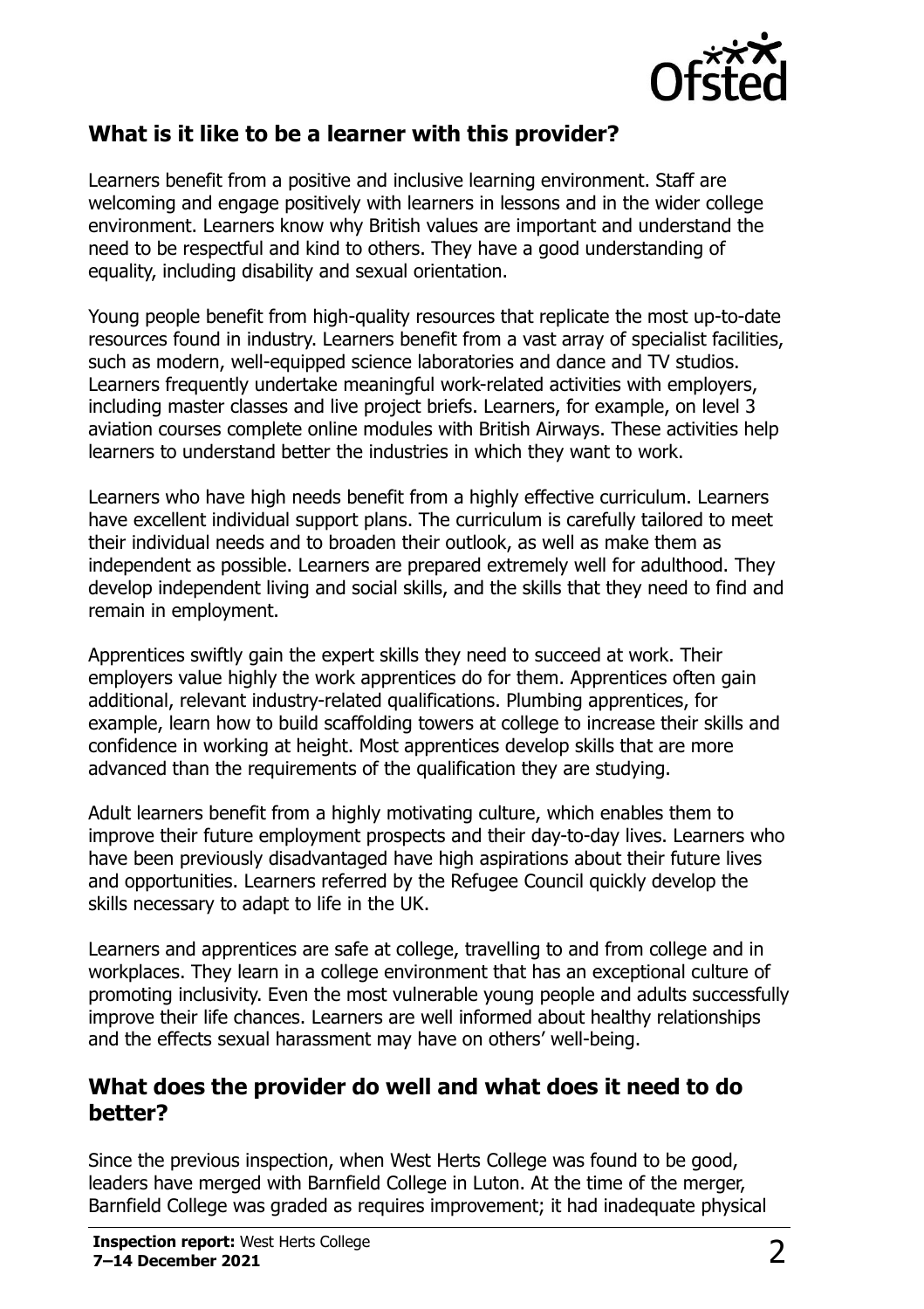

resources for learners and significant debt. Within three years, and during the national pandemic, leaders have achieved outstanding financial health, have begun to replace the Luton estate with an ambitious state-of-the-art campus and have significantly improved the quality of education and training, which is now good.

Furthermore, leaders have improved the provision for learners who have high needs, improved adult learning programmes and transformed apprenticeships from good to outstanding. Leaders and staff have created a very supportive but aspirational culture across all campuses. Leaders ensure that learners who are vulnerable or disadvantaged access highly relevant courses that enable them to achieve their career goals. Staff work very closely with learners to ensure that they have the resources and support they need to succeed. Consequently, most learners consistently develop their skills and knowledge to a high standard.

Leaders work highly effectively with employer partners. Leaders have a sharp focus on raising the employment prospects of people within their local communities, and on serving the needs of the localities in which the college sites are based. Leaders use their partnerships to inform the curriculum and wider skills development for learners, particularly young learners on study programmes. Leaders' collaboration with, for example, Active Luton, enables young learners to gain essential work skills through on-the-job training. Learners often gain useful additional qualifications, such as coaching, lifeguarding and healthy-lifestyle training. Employers provide goodquality work experience for young people, which enhances their employment opportunities.

Leaders and managers have designed well-sequenced curriculums for most programmes. They ensure that learners develop skills cumulatively as they progress through more complex topics and concepts. Teachers cover contemporary and upto-date content in, for example, travel and tourism. Learners explore sustainability on cruise ships and the trend for solo and specialist travel post-COVID-19. Apprentices work to commercial timings in a range of industries and develop very good customer service skills. Learners are aware of the specialist and emerging sectors within the industries they aspire to work in. As a result, learners swiftly gain the required skills and knowledge to succeed in their vocational route.

In most subjects, teachers check learners' understanding in classes very effectively. Teachers identify and quickly resolve any misconceptions that learners and apprentices may have. Teachers provide learners with useful feedback on their work so that they know what they have done well and what they need to do to improve. As a result, the standard of learners' work is often better than their level of study. Learners' work in, for example, performing arts, is exceptional for their age and level. Most learners finish their programmes knowing more and being able to do significantly more than they could at the start.

Leaders have developed an exceptionally well planned and integrated personal development programme for learners. The cohesive curriculum ensures that learners receive very useful information and support related to a wide range of themes. These include understanding local risks, healthy relationships and living, preparation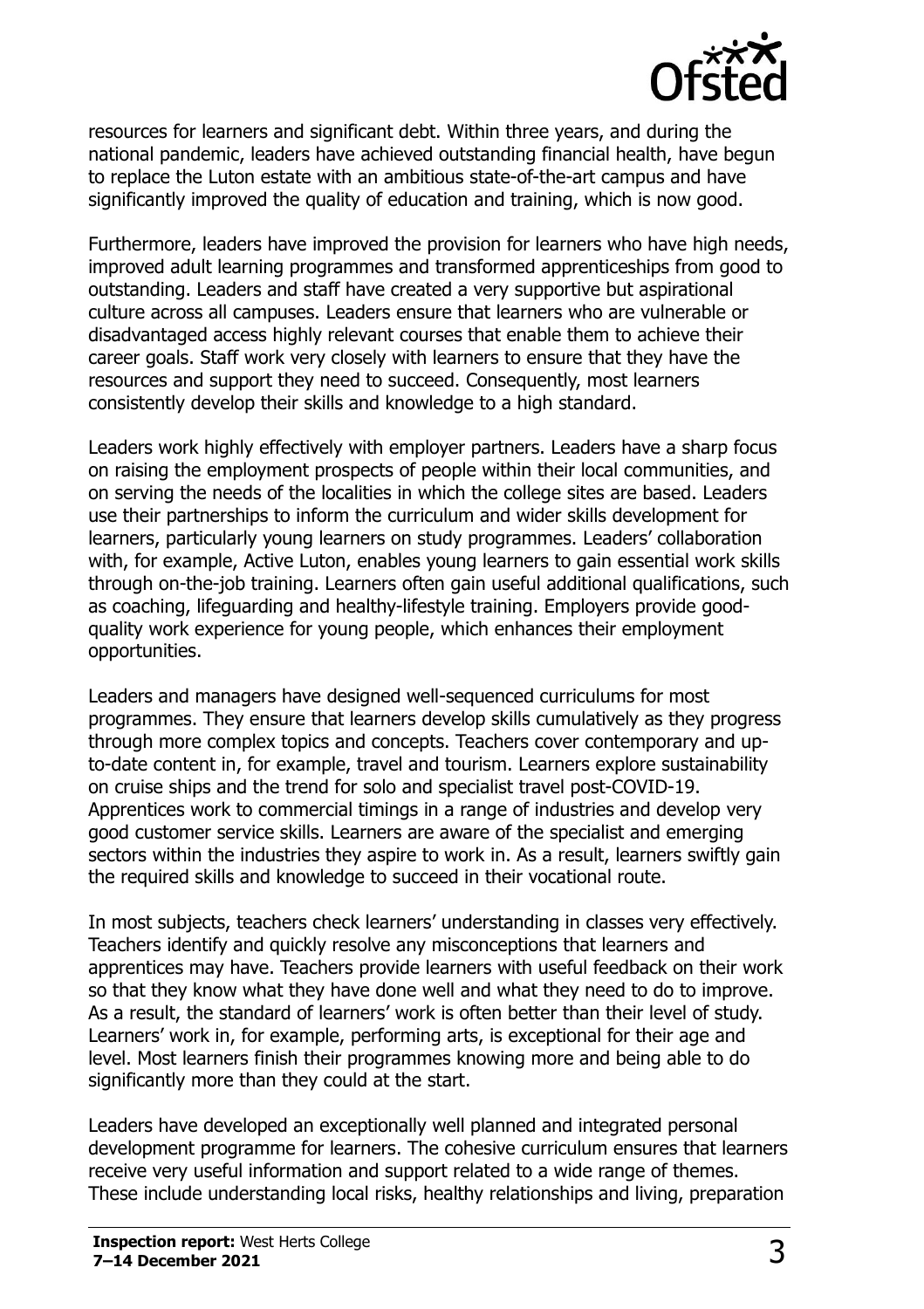

for work, mental health, inclusion and diversity. Staff ensure that learners' knowledge is reinforced through the tutorial curriculum and themed events throughout the college year. As a result, learners are very well informed and knowledgeable about these topics.

Managers ensure that learners and apprentices receive highly effective personalised learning support. Learning support advisers are very experienced in supporting learners and apprentices with a wide range of learning needs, for example autism and dyslexia. They strongly encourage learners to attempt classwork themselves to develop their knowledge and independence. As a result, learners and apprentices who are supported learn how to study effectively, and achieve at least as well as their peers.

Learners' access to assistive technology during their studies is exceptionally good. They use a range of tools, such as magnifiers and simplified text, competently, which helps them learn and achieve. Learners are keen to make sure that peers who have additional needs feel included. For example, they learn simple sign language so that they can interact with hearing-impaired learners in their classes. Consequently, learners who use assistive technology to help them learn achieve their challenging learning goals.

A very high proportion of learners and apprentices move on to higher apprenticeships, further learning, employment and/or gain promotion, after completing their courses. This includes those with education, health and care plans, those who are looked after and adult learners on employability programmes. Learners have a good depth and range of knowledge about their potential future steps. Staff continually connect aspects of learning to the intended destinations of learners. This helps them to link principles, such as communication methods, to their future career goals very effectively.

Leaders and managers monitor the performance of their small, subcontracted provision exceptionally well. This ensures that subcontractors meet the high expectations set for college staff. Leaders ensure that subcontractor staff attend professional development events across the college and become good teachers and practitioners. As a result, learners who study with subcontractors experience very good quality provision.

Learners' behaviour is mostly courteous and polite, and they demonstrate a high level of respect and support for one another in lessons. Adult learners have, for example, agreed to always wear face coverings in their class as some learners identify as being vulnerable. Teachers set high expectations for learners' behaviour and participation in lessons. Learners benefit from a calm and respectful learning environment. As a result, most learners demonstrate the professional behaviours required to achieve their career goals.

Teachers, in a small minority of classes, do not tackle learners' low-level disruption effectively. Not all staff in, for example, public services or childcare, ensure that learners are attentive and ready to learn in their classes. Learners in these lessons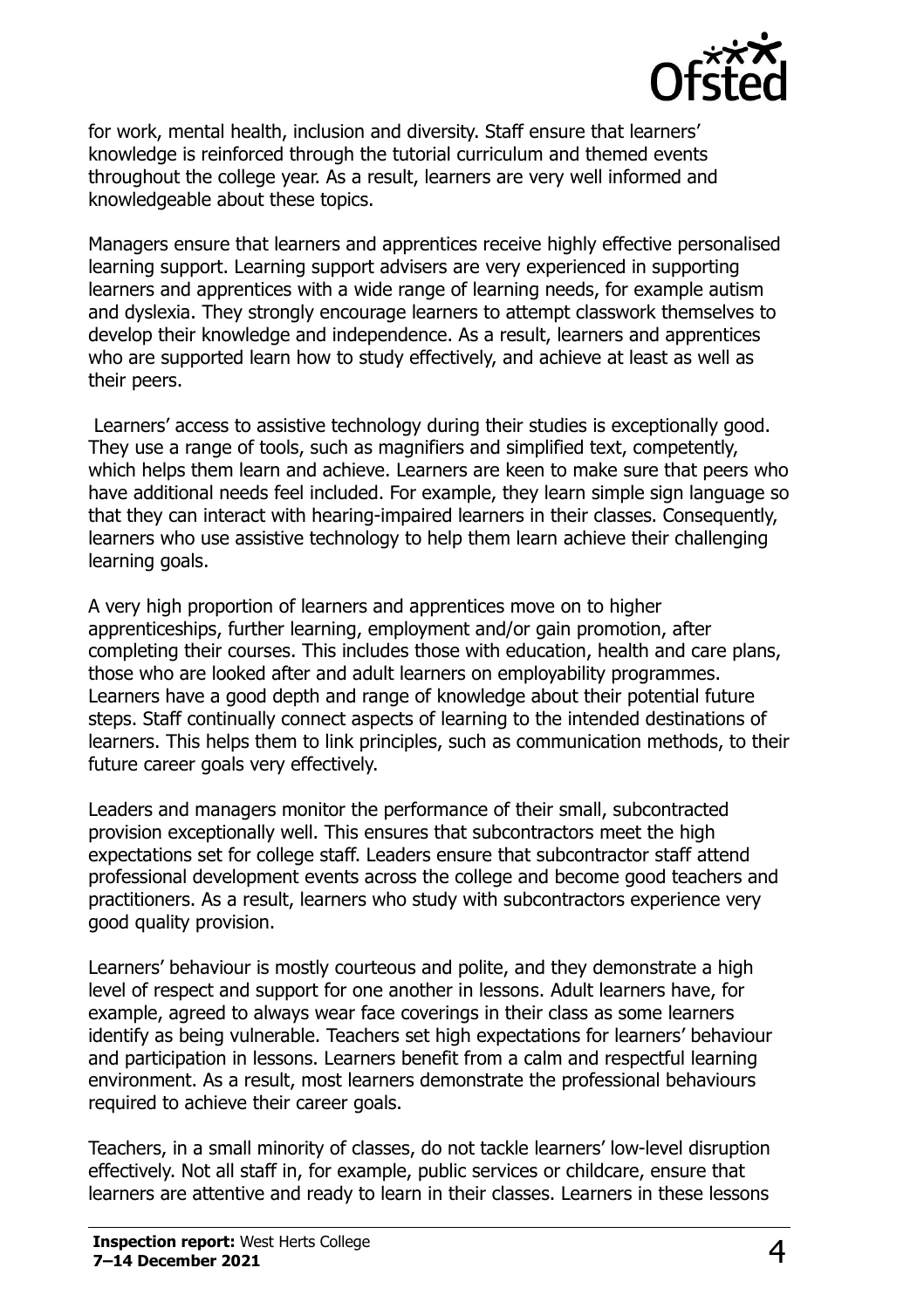

do not listen respectfully to each other during discussions. Not all learners are always courteous to visitors or other learners. As a result, a small minority of learners do not demonstrate the same high levels of professional behaviour as their peers.

The quality of provision in childcare, travel and tourism, public services and GCSE mathematics is not yet consistently good across the college. Leaders have not ensured that managers and teachers of the same curriculum across different sites work together effectively to plan the curriculum and share good practice. Too few learners in these subject areas can recall previous learning well enough. As a result, they often do not apply new learning to similar or related aspects of their studies fluently.

### **Safeguarding**

The arrangements for safeguarding are effective.

Leaders have created a positive culture of safeguarding for both staff and learners across all four campuses. The safeguarding team members have developed close links with relevant agencies to help them identify and respond appropriately to specific local dangers. Issues such as youth violence in Luton are well understood. Leaders and staff support individual learners extremely well to help them access college safely. This includes providing taxis to and from home and working closely with parents and carers.

Leaders ensure that arrangements for safeguarding learners at subcontracted provision are robust and meet the high expectations of the college's own policies and procedures. Leaders work very effectively with subcontracted staff to deal with any safeguarding disclosures.

### **What does the provider need to do to improve?**

- Leaders must ensure that they help staff to improve the professional behaviours of the minority of learners who do not reflect the high standards demonstrated by most learners across the college.
- Leaders must ensure that managers and teachers of the minority of subjects where learning is not yet consistently good work together effectively to plan the curriculum and share good practice. This will ensure that learners are able to apply new learning to their studies fluently.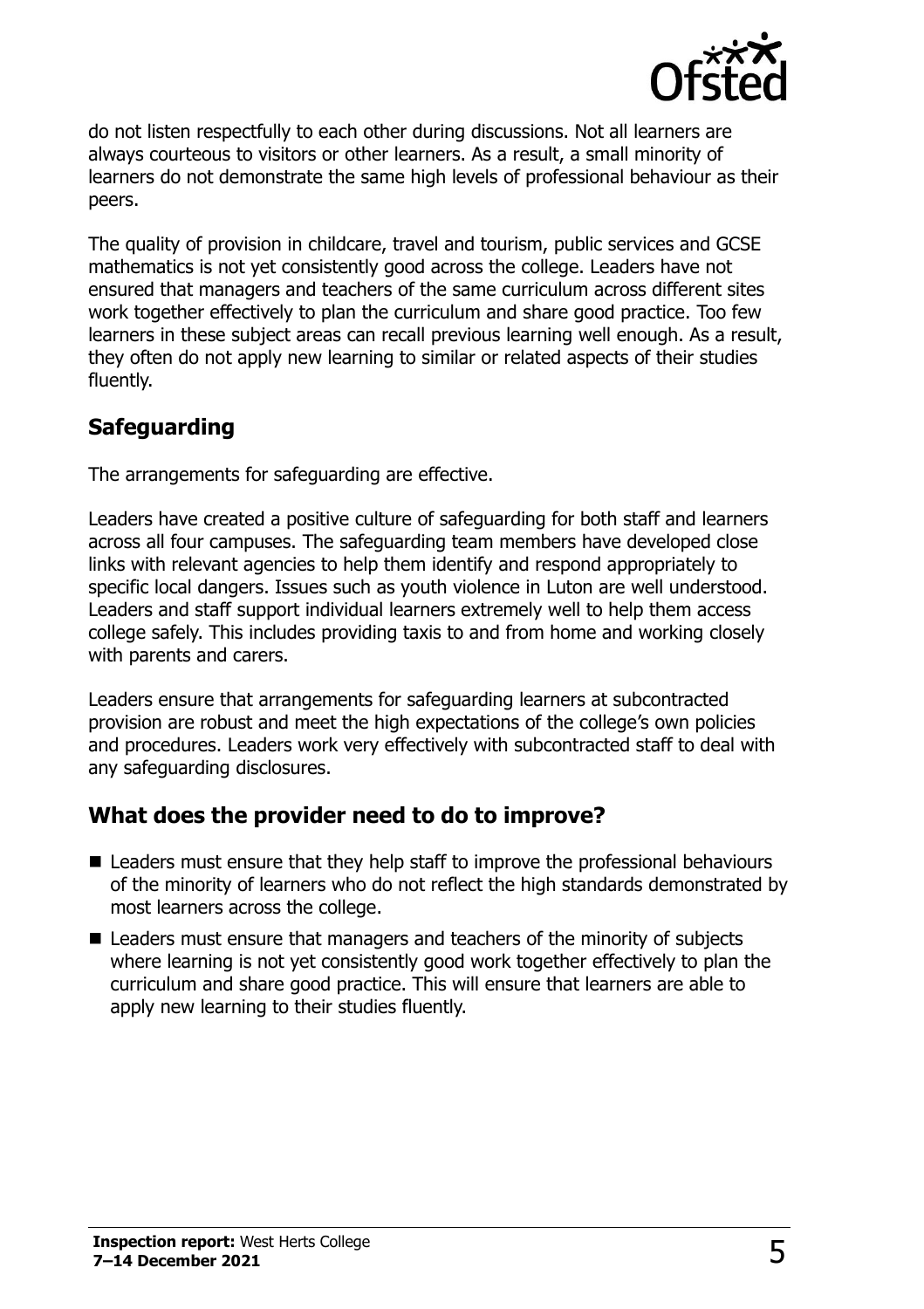

| Unique reference number     | 130720                            |
|-----------------------------|-----------------------------------|
| <b>Address</b>              | <b>Watford Campus</b>             |
|                             | Hempstead Road                    |
|                             | Watford                           |
|                             | Hertfordshire                     |
|                             | <b>WD17 3EZ</b>                   |
| <b>Contact number</b>       | 01923812345                       |
| Website                     | www.westherts.ac.uk               |
| <b>Principal/CEO</b>        | Gill Worgan                       |
| <b>Provider type</b>        | General further education college |
| Date of previous inspection | Not previously inspected          |
| <b>Main subcontractors</b>  | Free to Learn Ltd                 |
|                             | Isales Academy Ltd                |
|                             | Hertfordshire County Council      |

**Provider details**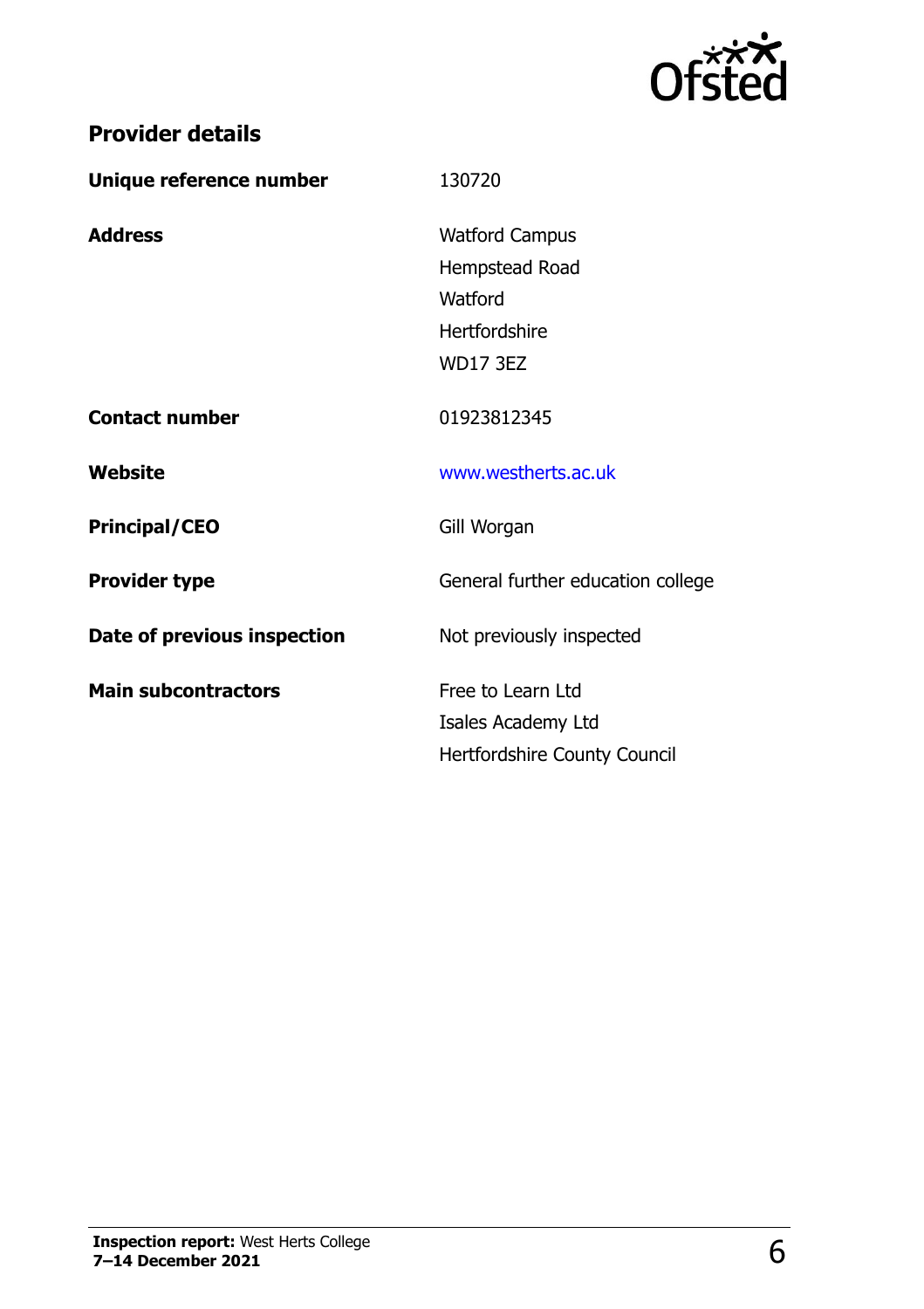

## **Information about this inspection**

The inspection team was assisted by the principal (Barnfield), as nominee. Inspectors took account of the provider's most recent self-assessment report and development plans, and the previous inspection report. The inspection was carried out using the [further education and skills inspection handbook](http://www.gov.uk/government/publications/further-education-and-skills-inspection-handbook-eif) and took into account all relevant provision at the provider. Inspectors collected a wide range of evidence to inform judgements, including visiting learning sessions, scrutinising learners' work, seeking the views of learners, staff and other stakeholders, and examining the provider's documentation and records.

#### **Inspection team**

| Linnia Khemdoudi, lead inspector | Her Majesty's Inspector |
|----------------------------------|-------------------------|
| Rebecca Perry                    | Her Majesty's Inspector |
| <b>Claire Griffin</b>            | Ofsted Inspector        |
| Teresa Kiely                     | Ofsted Inspector        |
| Jennie Conde                     | Ofsted Inspector        |
| Paul Breheny                     | Ofsted Inspector        |
| Andrew Thompson                  | Ofsted Inspector        |
| Jennie Conde                     | Ofsted Inspector        |
| Saskia Niderost                  | <b>Ofsted Inspector</b> |
| Jonny Wright                     | Her Majesty's Inspector |
| Stefanie Lipinski-Barltrop       | Her Majesty's Inspector |
| Gayle Saundry                    | Her Majesty's Inspector |
|                                  |                         |